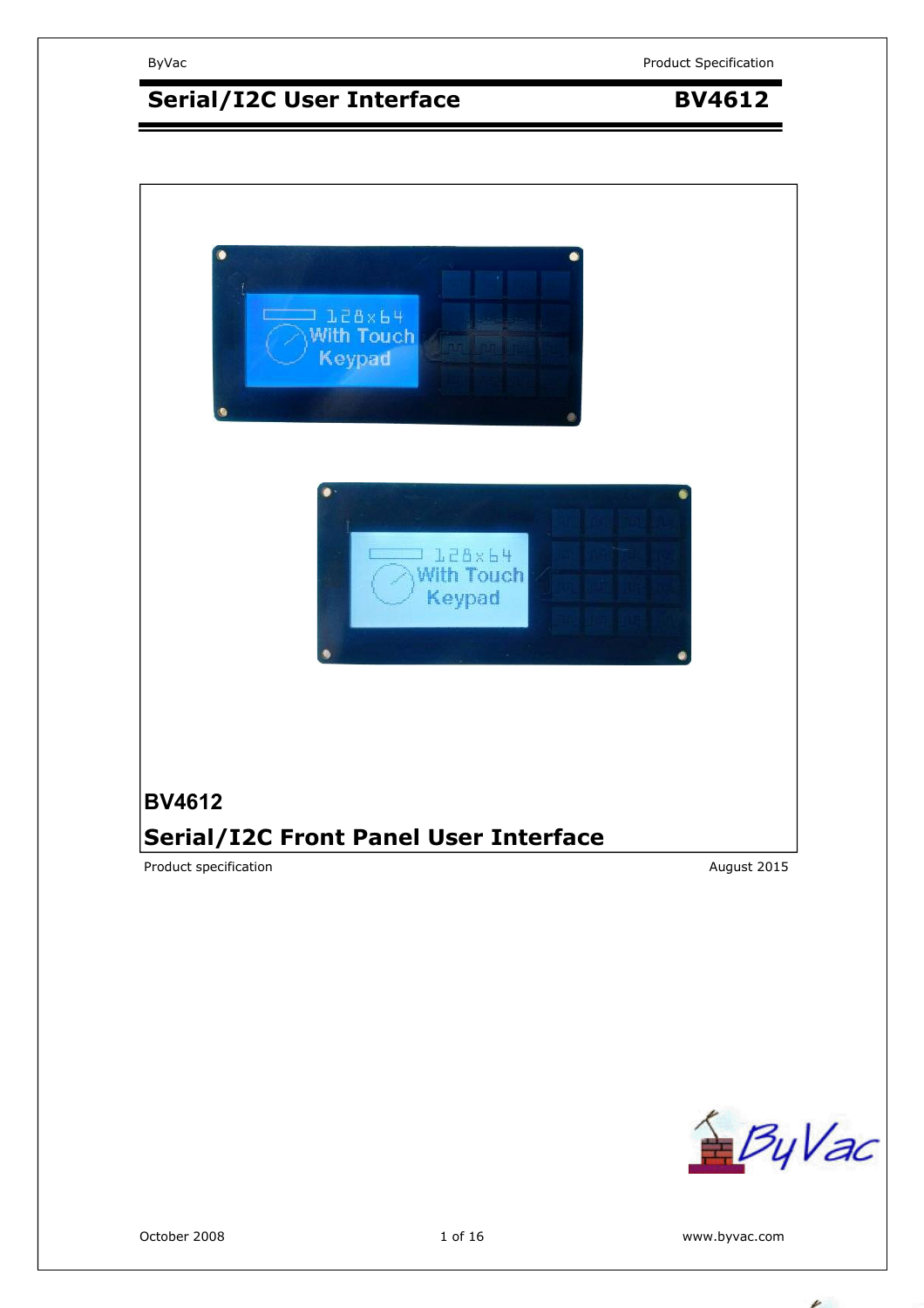**BV4612** 

# **Contents**

| 1.     |  |
|--------|--|
| 2.     |  |
| 3.     |  |
| 4.     |  |
| 4.1.   |  |
| 5.     |  |
| 6.     |  |
| 6.1.   |  |
| 7.     |  |
| 8.     |  |
| 8.1.   |  |
| 8.2.   |  |
| 8.2.1. |  |
| 8.2.2. |  |
| 8.2.3. |  |
| 8.2.4. |  |
| 8.3.   |  |
| 8.4.   |  |
| 8.5.   |  |
| 8.6.   |  |
| 9.     |  |
| 9.1.1. |  |
| 9.2.   |  |
| 9.3.   |  |
| 9.4.   |  |
| 10.    |  |
| 10.1.  |  |
| 10.2.  |  |
| 10.3.  |  |
| 10.4.  |  |
| 10.5.  |  |
| 10.6.  |  |
| 10.7.  |  |
| 10.8.  |  |
| 10.9.  |  |
| 10.10. |  |
| 10.11. |  |
| 10.12. |  |
| 10.13. |  |
| 10.14. |  |
| 10.15. |  |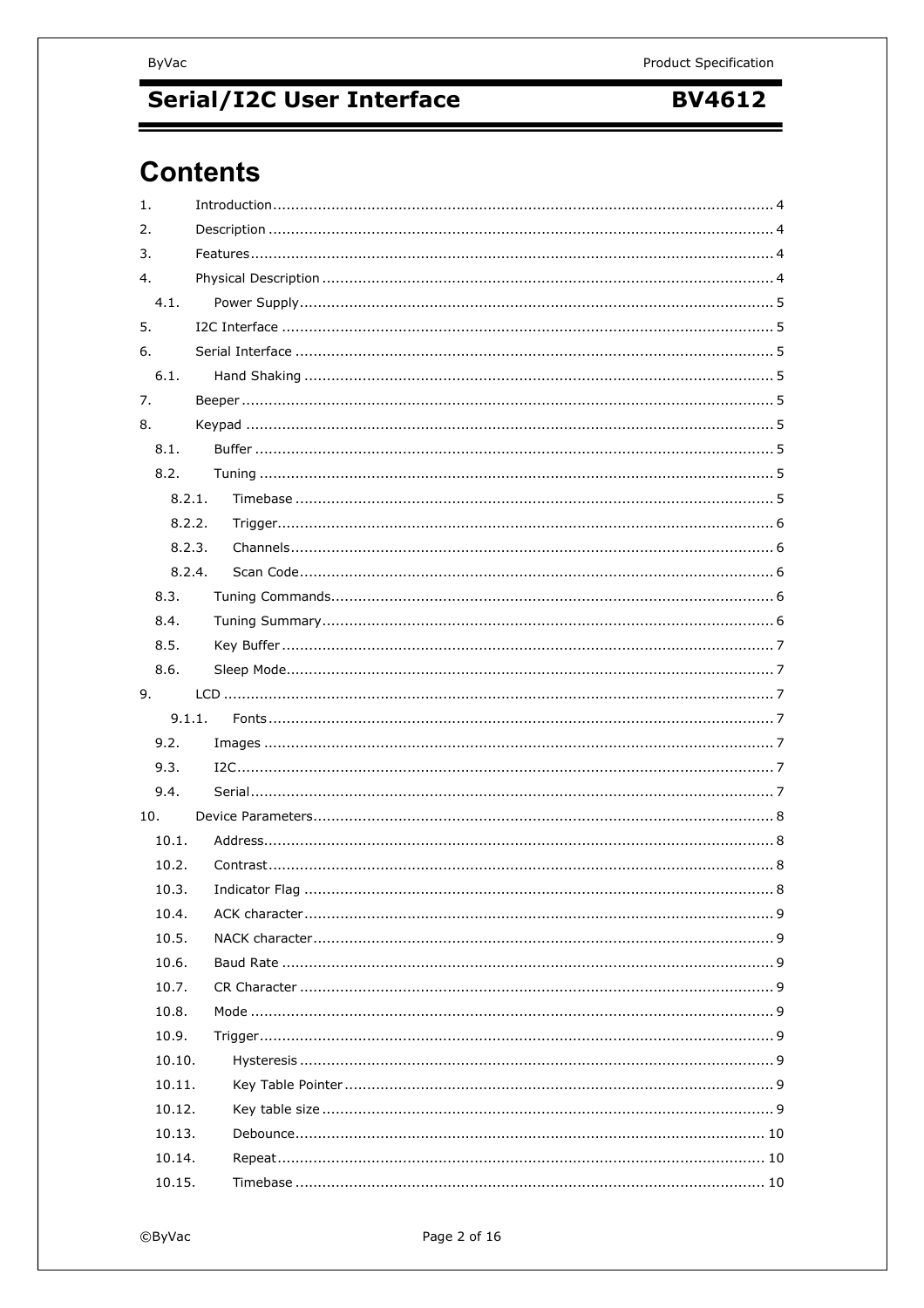#### ByVac

# Serial/I2C User Interface

## **BV4612**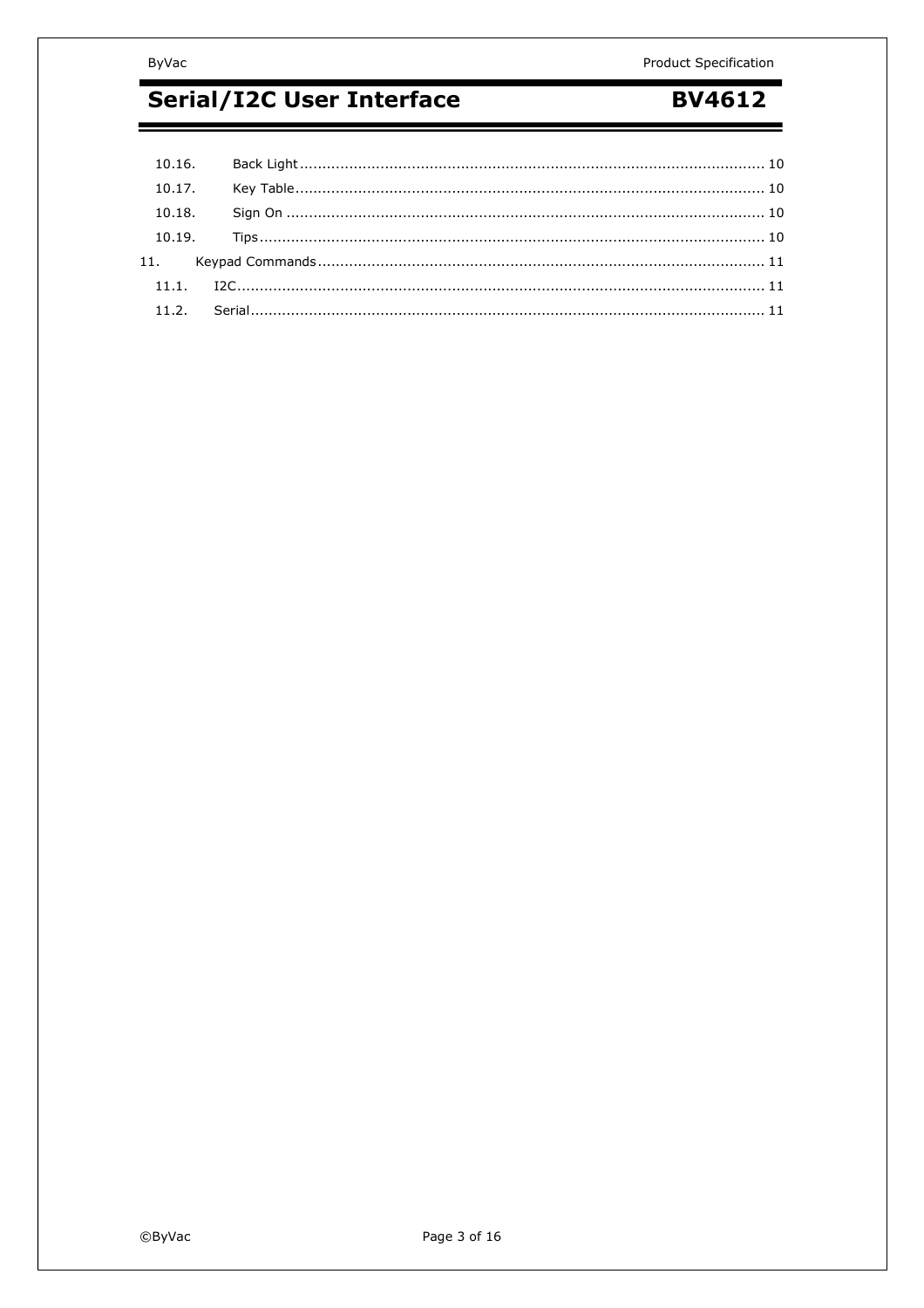#### **Rev Change February** 2015 Preliminary August 2015 Extended indicator byte for serial interface. Version 1.5 August 2015 New PCB and back plate

### **1. Introduction**

This is a serial / I2C user interface for use with microcontrollers, for example the Arduino or Raspberry Pi.

The output is in the form of an LCD display and the input is a user-configured touch keypad with 16 keys.

Full I/O control can be realised with only 2 wires. The keypad has a 32 byte buffer relieving the host microcontroller of a considerable burden.

### **2. Description**

The device consists of two parts, an LCD display and a Touch panel. Both operate from the same I2C address (0x6a (0x35 7 bit)) or serial address 106 ('j').

Each touch pad consist of two capacitive touch channels and a key is determined as being pressed when both channels are activated. All of this is decoded internally so the host is presented with a simple key value.

For ease of use the keypad will buffer keys so they can be read at a later time by the host microcontroller.

The front of the PCB is designed so that a vinyl or similar overlay can be stuck to it thus the pads can be designed for the application in mind. Several pads can be grouped to make one larger pad if required.

#### **3. Features**

- Display 128x64 Graphic
- 3 Fonts
- User selectable Serial/I2C address
- Software adjustable contrast
- Software variable back light
- 16 Pad touch keypad
- 32 key buffer
- Interrupt pins
- Pads fully configurable
- User printable Front panel overlays
- Dual Voltage 3.3V & 5V
- 16mA @ 3V3 BL full on, 13mA off
- Sleep Mode 8.4mA
- Only 2 wires for full I/O control
- Beeper output

### **4. Physical Description**



Back of Panel



Example of an overlay

The interface has a 2.54mm spaced 2 rows by 5 pins.

| Pin             | <b>Description</b>                                                 |
|-----------------|--------------------------------------------------------------------|
| <b>SCL</b>      | I <sub>2</sub> C clock                                             |
| GND             | Ground                                                             |
| SDA             | I2C data                                                           |
| 3V <sub>3</sub> | $3.3V *$ see text                                                  |
| <b>INT</b>      | Goes low only when a key is being<br>touched otherwise it is high  |
| RX              | Serial Receive (input)                                             |
| <b>TX</b>       | Serial Transmit (output)                                           |
| V+              | * See text                                                         |
| <b>KEY</b>      | Normally high, will go low if there<br>are any keys in the buffer. |
| <b>GND</b>      | Ground                                                             |

SMD Pin connections



The SMD pins are also repeated to the left and right of the LCD panel.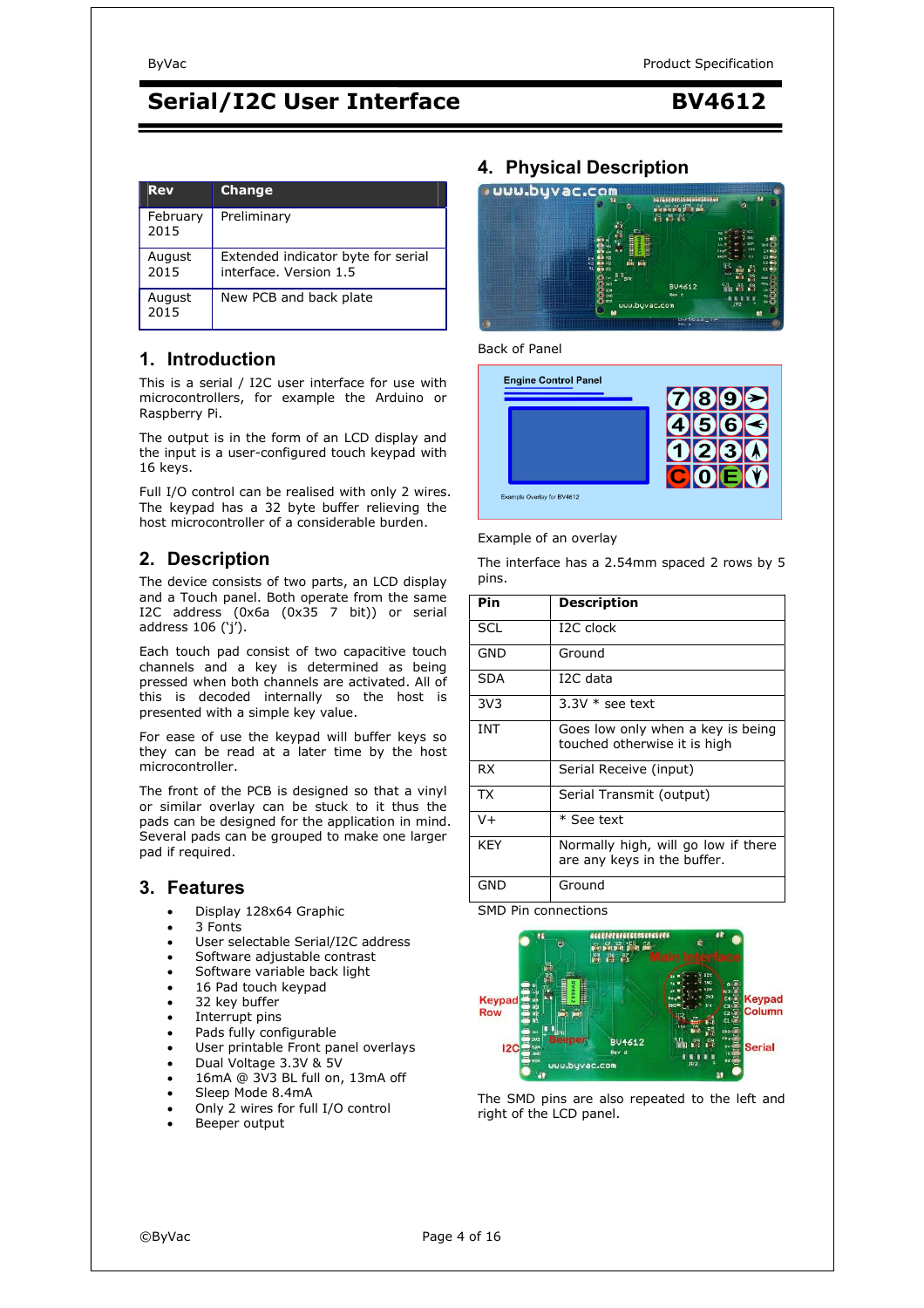#### **4.1. Power Supply**

The device works on 3.3V but there is an on board 3.3V regulator and so it can operate from 3.3V or 5V as follows:

#### **3.3V**

Use the 3v3 to power device, I2C should use pull up resistors to 3.3V.

#### **5V**

The input regulator can have an input of up to 6.5V. Connect to the V+ input. The serial RX pin is 5V tolerant but the TX pin will only output 0 and 3.3V. This will be good enough for nearly all 5V serial devices.

I2C pull up resistors should be connected to a 3.3V supply.

### **5. I2C Interface**

The device has a standard I2C interface and will act as a slave device.

**0x6a** (0x35) Keypad & LCD address

All commands go through the single I2C address that can be changed if required by the user.

**NOTE:** The address is stored in EEPROM in three places and a check is made at each reset to verify the value. At leas two address location values have to agree, if this is the case the third is set to that. If no addresses agree then the default address is used.

This is a robust method of storing addresses in a semi-volatile memory and in nearly all cases the address set by the user is maintained for ever. However if it is critical that the address cannot change under any circumstances then the part can be ordered with a fixed address.

### **6. Serial Interface**

The serial interface is via the TX and RX pins, By default the Baud rate is set at 9600. This can be changed by altering a value in the EEPROM via the EEPROM write command.

The protocol follows the standard 1 start bit, 8 data bits and 1 or 2 stop bits. All data (with the odd exception) is ASCII coded so that is the number 75 is sent via the serial interface then this will be TWO bytes '7' and '5', the actual value of the bytes will be 55 and 53, that being the ASCII codes for 7 and 5.

The exception to this is when sending image data that requires a faster throughput.

NOTE: Serial date must be preceded by the address ('j' or 106) by default.

#### **6.1. Hand Shaking**

This has been avoided by the use of ACK. A serial command consist of a packet <address><command and data><EOL>

All packets are less then the buffer size and so the device will not respond until a full packet is received. When the device receives a packet it carries out the command and THEN send the ACK back to the host. The host should not send any commands until the ACK is received. This method of communication avoids the need for a hardware handshake that is the cause of so many serial problems.

#### **7. Beeper**

There is an output that goes to 3.3v momentarily when a key is pressed. This can be attached to a standard beeper or buzzer to indicate that a key has been pressed.

#### **8. Keypad**

#### **8.1. Buffer**

Normally when a key is touched the value goes into a buffer an it can be read out using a command. For the serial interface there is an option whereby the buffer is not used and the key value is sent to the serial interface directly. This option is set by a bit in the indicator flag, EEPROM address 3. For more information and how to set this mode, see the text referring top the indicator flag. (This is only available for the serial interface).

#### **8.2. Tuning**

The touch panel has been set with default values that are **suitable for most applications and should not really be altered**. Having said that the performance is greatly effected by the covering used over the PCB. Thin vinyl does not effect it much but thicker , glossy photo paper does.

This text is provided for changes in physical conditions. It will also inform on how the pad works.

With care it is possible to adjust the pads to make them more or less sensitive.

The adjustable values are all stored in EEPROM and so they can be changed. It is possible to stop the keypad working with unsuitable values, if this happens there is an i2c EEPROM reset command.

The following is a description of how the pads are read and how they work.

There are 8 channels that are constantly being scanned. Each pad is associated with 2 channels to give the 16 pads on the device.

#### **8.2.1. Timebase**

Under 'untouched' conditions the channel will reveal a value, the magnitude of the value is determined by the timebase.

A timebase of 8mS will give a value of about 3000 and a timebase of 16mS will give a value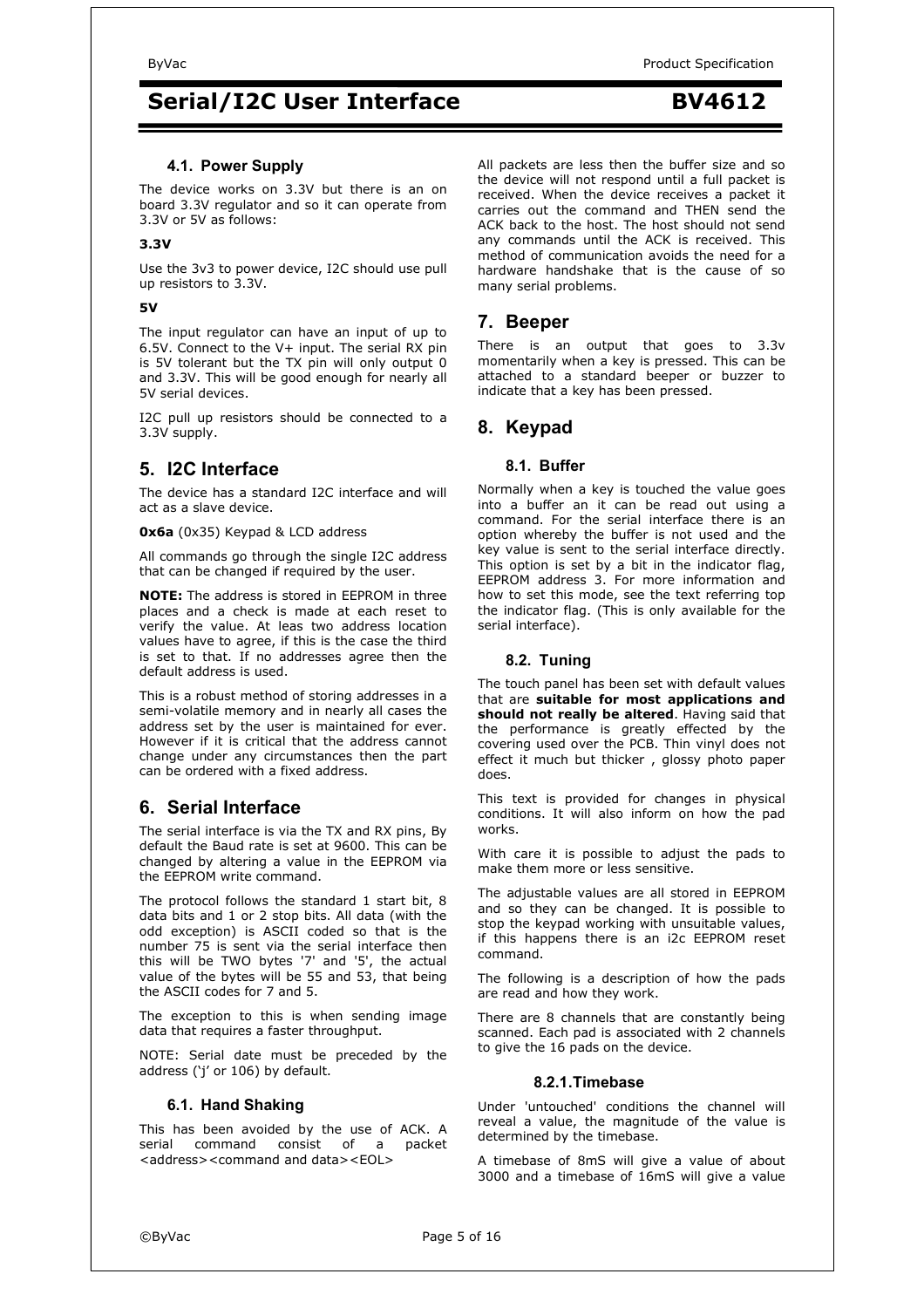of about 5000. The higher the value the better, however as there are 8 channels a full scan takes 8 x timebase so increasing the timebase will lead to a slower response.

| <b>EPROM</b> | mS                | <b>Full scan</b> |
|--------------|-------------------|------------------|
| 67           | 8 <sub>m</sub> S  | 64 mS            |
| 125          | 16 <sub>m</sub> S | 128mS            |

#### **Timing Examples**

The table gives an idea of the delay likely when setting a different timebase values.

The values are slowly averaged to form a stable 'untouched' condition.

#### **8.2.2. Trigger**

When a pad is touched the normal, average value drops. Depending on the conditions and the timebase this can vary between 100 and 1500.

An ideal trigger is set to half that amount, so if the drop was 1000 then the trigger would be set to 500, in practice probably just a bit less. The compromise of course is that if the trigger is too high the pads will be very unresponsive, if too low false triggering can occur.

Once the trigger value has been exceeded averaging stops and the pad is deemed to be touched.

#### **8.2.3. Channels**

There are 8 channels but physically the touch pads have two channels per pad, this enables a 4x4 matrix of 16 pads to be used.

A further advantage is that 2 readings must be obtained before a pad is active making the system more reliable.

The actual physical arrangement is:

| Table mapping channel numbers to pad<br>layout |  |  |  |                                                 |  |                                   |  |
|------------------------------------------------|--|--|--|-------------------------------------------------|--|-----------------------------------|--|
|                                                |  |  |  |                                                 |  | $4,9$ 3,9 2,9 4,8 3,8 2,8 5,7 5,9 |  |
|                                                |  |  |  | $4,7$   3,7   2,7   5,6   4,6   3,6   2,6   5,8 |  |                                   |  |

|    |  |                                  | 6 |  |
|----|--|----------------------------------|---|--|
| -9 |  | 10   11   12   13   14   15   16 |   |  |

#### **Key pad numbers**

The table shows the actual channels used which rang from 2-9. So for example channel 5 and 6 must be active for key 4 to be active.

#### **8.2.4. Scan Code**

At the lowest level a scan code is derived from the channel numbers.

|          |  | ب | с |  |  |
|----------|--|---|---|--|--|
| MCR<br>J |  |   |   |  |  |

**Scan code derived from channel numbers** 

The scan code is a byte value on the second row of the table. An active channel will represent a bit 1 and an inactive will be bit 0. For example, refer to the channel numbers and key position tables above.

|  | Scan code for key pad 3 |  |  |  |
|--|-------------------------|--|--|--|

In the above example channels 2 and 7 are active, this produces a scan code of 0b10000100 or 0x84.

The instantaneous scan code values can be read with the appropriate I2C command. These are not stored but the decoded value from the key table is.

#### **8.3. Tuning Commands**

In order to assist with tuning some commands have been provided. Command 10 will return 8 x 16 bit channel average values.

Note: The I2C command will need to fetch 16 values made up of the high and low bytes for each channel.

The average values will indicate what trigger level to have, this is an example:

3081 2932 3175 3020 3272 3285 2687 3135

Channel 2 is the first number and channel 9 the last. This can be combined with command 11 that will return the delta value, thus:

Avg: 3058 2901 3153 2990 3246 3269 2658 3093 0 1222

In this example a finger has been placed on the first pad, command 11 is the second line and shows the difference between the average value and the touched value. A trigger of greater than 1300 would not register, the actual trigger value for this is about 500.

#### **8.4. Tuning Summary**

**Step 1.** The average values should be set so that they read around 2000 the greater the better. The values are adjusted with the timebase setting, the larger the value of the timebase the higher the average value. However this will effect the period between scans and so the response time of the keys.

The formula is timebase \* 1mS, this gives the scan time. For example setting the timebase to 100 will give a scan time of (100\*1) 100mS. This means that it will take 100mS to see any change in condition. In practice it may be possible to go to 200 or 300mS or even more depending on the application.

**Step 2.** Set the trigger to a low value say 100 and observe the delta output. This output is the difference between the average value and the pressed value. The delta output will only be observed when pressing a key. The trigger should be set to half the delta value. If the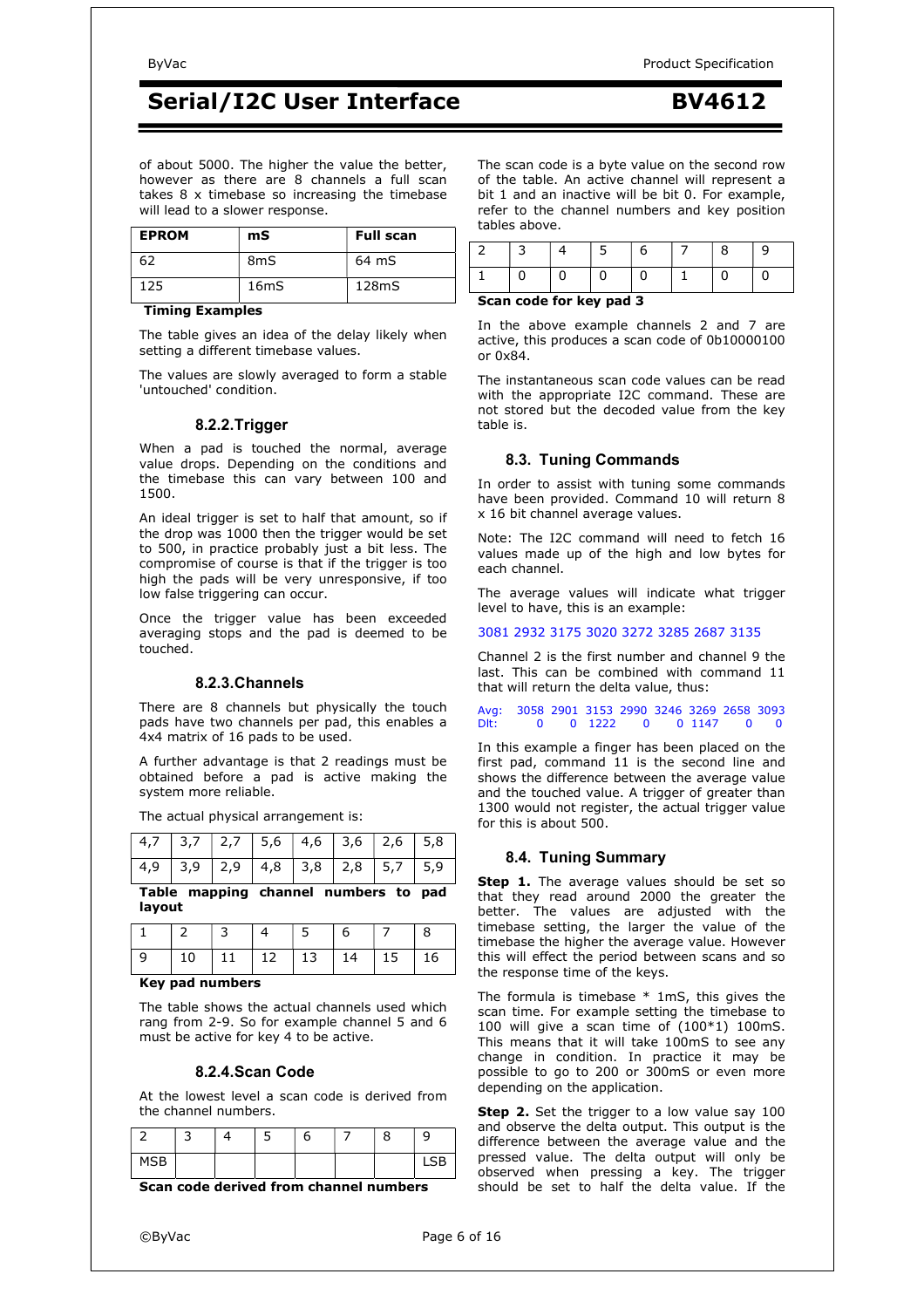trigger value is set too high then the key will not respond. If it is set too low then false triggering may occur.

**Don't forget EEPROM values will not take effect until the device is reset.** 

#### **8.5. Key Buffer**

There is a 32 key, key buffer to store pressed keys. It is a circular buffer for maximum flexibility. It is up to the user to ensure that the buffer does not become full as this will overwrite previous keys.

There is an indicator bit (see Device Parameters section) that will send a message to the display if the buffer becomes full.

#### **8.6. Sleep Mode**

The device can be set to sleep mode via an I2C / Serial command. In this mode the keypad is inactive however the device can be awakened by an I2C / serial read or write.

### **9. LCD**

The LCD is a chip on glass (COG) type.

The LCD uses a UC1701 controller via an internal SPI interface. The interface is write only which limits the display to addressing columns and pages only.

Even with this limitation is possible to produce images using a free utility.



The layout of the display is in 8 pages, each page is 128 columns wide and 8 bits high. When writing to the display a byte is written at a time. This produced 8 pixels in a vertical line.

The x co-ordinate can be 0 to 127, however the y co-ordinate must specify a page 0 to 7. It is possible to specify an exact  $(0-63)$  y co-ordinate by specifying the correct page and then writing a byte that corresponds to that pixel. This is how images and fonts are produced.

The user need not worry too much about this as the device has a built in font generator.

#### **9.1.1. Fonts**

Fonts can be specified to begin on any x pixel but must start on a page (0-7).

There are three fonts, font 1 is 8 bits high and 6 bits wide and thus will fit into a page line, font 2 is the same as font 1 but 8 bits wide and so looks 'bold'. Font 3 is double height occupying 2 pages.

#### **9.2. Images**

Images are sent to the device as binary for both I2C and Serial. The format is:

<number of pages> <number of columns> <data>

The data is in a particular format which suits the page layout of the display. There is a utility written in Python that will convert a 32bit colour BMP image into a monochrome data block suitable for incorporating into either a C for ByPic file.

Images must not exceed 128x64 otherwise distortion will occur.

#### **9.3. I2C**

Pseudo code for sending an I2C image. NOTE: The serial function requires a time out, this is a time out for getting each character

i2c\_start(106)

i2c\_putc(34) // command

 $pages = img[0]$ 

bpp =  $img[1]$ 

i2c\_putc(pages) // pages

i2c\_putc(bpp) // bytes per page

for  $j = 0$  to (pages\*bpp)-1

i2c\_putc(img[j+2]) // binary

next

#### **9.4. Serial**

Sending serial data requires a timeout as there is no built in handshaking as there is for I2C. The time out should be sufficient to allow the device to laydown a byte of data.

Pseudo code for sending a serial image.

puts("jp5000\r") // 5000 is timeout

 $pages = img[0]$ 

 $bpp = img[1]$ 

putc(pages) // pages

putc(bpp) // bytes per page

for  $j = 0$  to (pages\*bpp)-1

putc(img[j+2]) // binary

next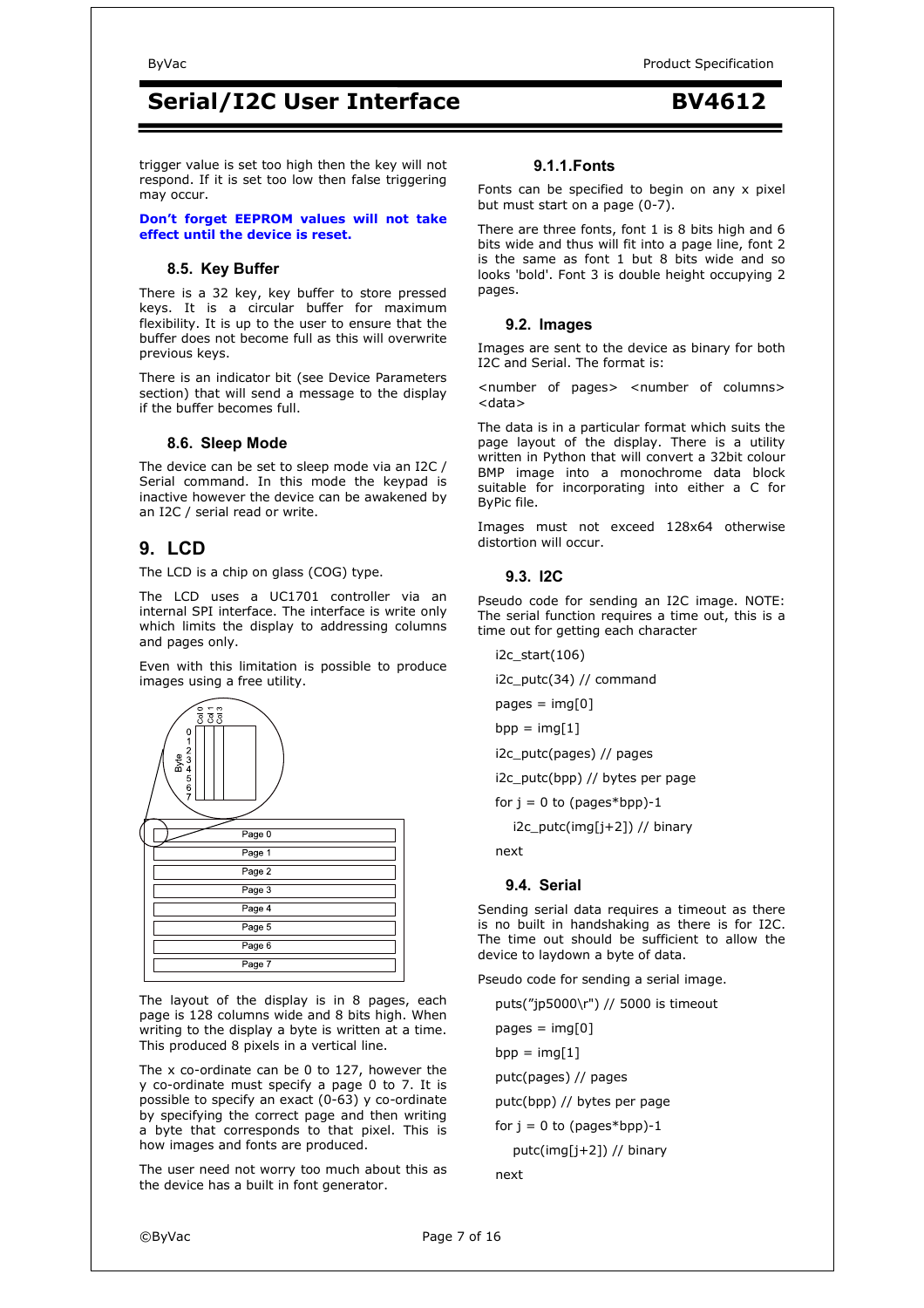### **10. Device Parameters**

The EEPROM contains important values that control the way the device behaves. All of the values can be changed by the user using the i2c interface.

This mostly applies to the keypad as the LCD is a separate entity and is not controlled by the on board microcontroller but by the user.

The EEPROM consists of 255 bytes and in general the first 16 bytes are used by the system

| <b>Adr</b>      | <b>Default</b><br>Value | <b>Description</b>       |
|-----------------|-------------------------|--------------------------|
| 0               | 0                       | System Use               |
| $\mathbf{1}$    | 106                     | Device address 'j'       |
| $\overline{2}$  | 25                      | Default contrast         |
| 3               | $\overline{\mathbf{4}}$ | Indicator flag           |
| $\overline{4}$  | 6                       | <b>ACK</b> [1]           |
| 5               | $\overline{21}$         | NACK [1]                 |
| 6               | $\mathbf{1}$            | Beeper                   |
| 7               | $\overline{\mathbf{4}}$ | Baud rate Code [1]       |
| 8               | 13                      | End Of Line (EOL)        |
| 14              | 106                     | Device address copy      |
| 16              | 0                       | Reserved                 |
| 17              | 0                       | Mode (keep to 0)         |
| 18              | 0                       | Trigger H                |
| 19              | 0xc8                    | Trigger L                |
| 20              | 5                       | Hysteresis               |
| 21              | 30                      | Key table pointer (KP)   |
| 22              | $\overline{16}$         | Key table size           |
| 23              | 1                       | Debounce                 |
| $2\overline{4}$ | 10                      | Repeat H                 |
| 25              | 0xc4                    | Repeat L                 |
| 26              | 100                     | Timebase in 0.128mS      |
| 27              | $\mathbf{1}$            | <b>Back light</b>        |
| 28              | 60                      | Sign on message location |
| 250             | 106                     | Device address copy      |

**Table 1 System EEPROM use NOTE [1] applies to serial only** 

| <b>Key Code Table</b> |             |         |  |  |
|-----------------------|-------------|---------|--|--|
| <b>Location</b>       | <b>Name</b> | Content |  |  |
| $KP+0$                | K1          | 0x24    |  |  |

| $KP+1$ | K <sub>2</sub> | 0x44 |
|--------|----------------|------|
| $KP+2$ | K3             | 0x84 |
| $KP+3$ | K4             | 0x18 |
| $KP+4$ | K <sub>5</sub> | 0x28 |
| $KP+5$ | K6             | 0x48 |
| $KP+6$ | K7             | 0x88 |
| $KP+7$ | K8             | 0x12 |
| $KP+8$ | K9             | 0x21 |
| $KP+9$ | K10            | 0x41 |
| $KP+0$ | K11            | 0x81 |
| $KP+1$ | K12            | 0x22 |
| $KP+2$ | K13            | 0x42 |
| $KP+3$ | K14            | 0x82 |
| $KP+4$ | K15            | 0x14 |

#### **Table 2 Step tables**

The user is free to use any locations that are not occupied by the system but for future use it is best to avoid locations below 32.

#### **Most EEPROM values are only read on start up so when changing values they may not take effect until the device is reset.**

#### **10.1. Address**

KP+5 K16 0x11

These EEPROM locations contains the device address. By convention the address is set to values between the values 97 to 122, no checking is made by the device so setting values outside this range may or may not work.

For security the address is stored in three places and to change the address of the device at least two of the locations need to be set otherwise the device will detect the anomaly at start up and revert to the majority value.

Normally to change the address of a device locations 1 and 14 are both changed. The device will detect this at start up and change the address in location 250 to match.

#### **10.2. Contrast**

This is the default contrast setting for the LCD display and the default value will give good results in normal conditions.

The contrast can be set at any time so this value does not need changing it is simply the value that is used for initialisation.

#### **10.3. Indicator Flag**

#### **(Extended for release 1.5, Aug 2015)**

**NOTE**: Most of the bits in this flag are intended for debugging mainly. The 'features' will more than likely get in the way of a user program and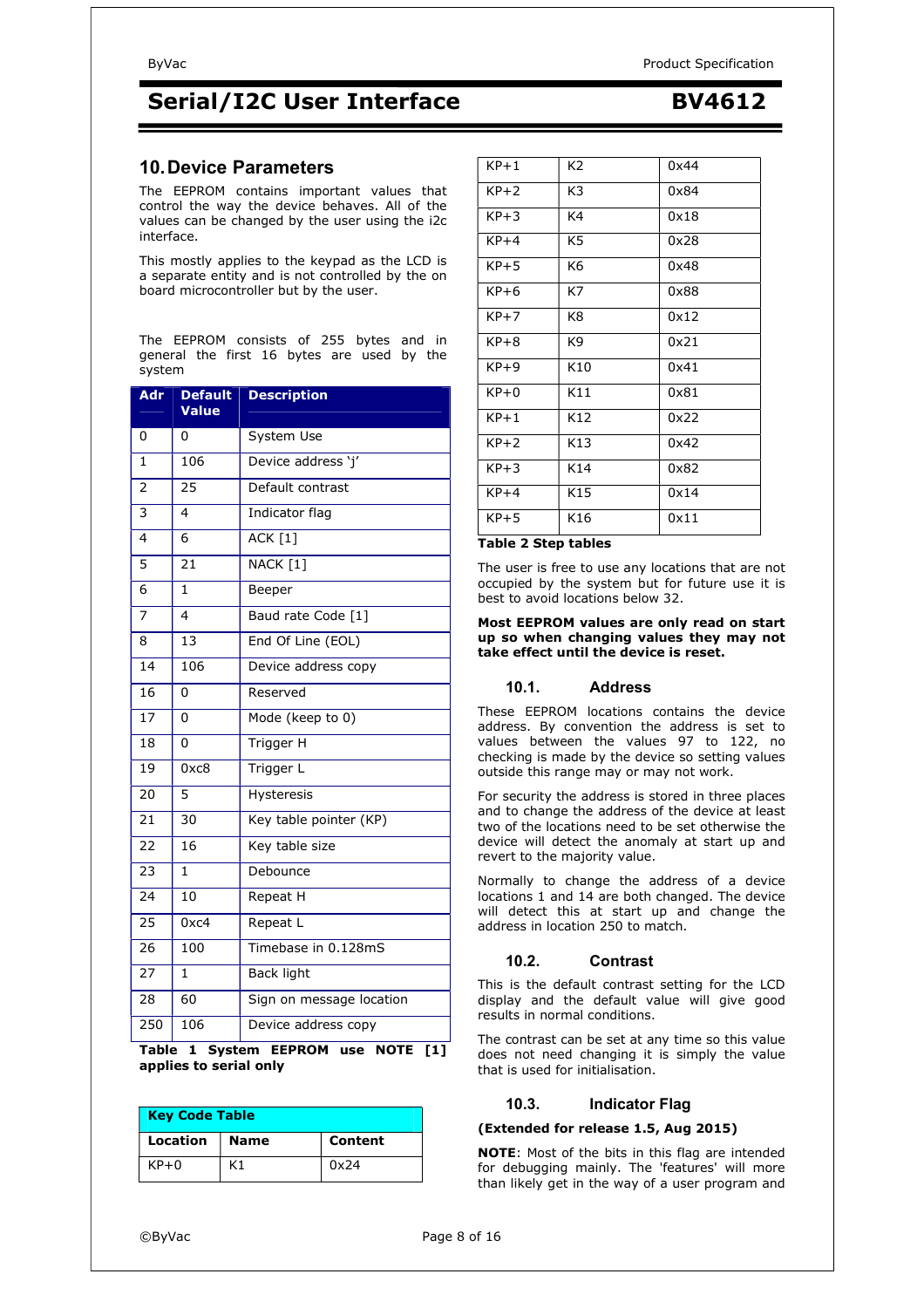so should probably be switched off (set to 0). There is one exception and that is the buffer full flag. As the buffer should never get full it will indicate programming errors.

This is a byte that has three bit value, when set to 1 the indicator is on, when set to 0 it is off:

#### 0b00efABCD

bit A is set by default, this will place text on the top right to indicate I2C or serial mode

#### If bit B is set (**key buffer full**)

When this flag is set and the key buffer becomes full, a message is printed on the bottom line of the LCD display.

#### If bit C is set (**keys in buffer**)

If this bit is set the number of keys in the buffer will be displayed top left.

#### If bit D is set (**BL key flash**)

If set then when a valid key is detected the back light will flash off and then on.

The default value of the flag is 12, i.e. A+B

#### **Serial Output Mode (bits e and f)**

Setting these bits will bypass the built in keypad buffer and output the key directly to the serial interface as soon as the key is pressed. There are 4 output options that are enabled by setting the bits  $4$  and 5 as follows:

| Bit $5(e)$ | Bit $4(f)$ |                                                                                                                                                                                 |
|------------|------------|---------------------------------------------------------------------------------------------------------------------------------------------------------------------------------|
| 0          | 0          | (default) Option is off, when<br>a key is pressed the buffer<br>is filled. Keys are removed<br>form the buffer by using<br>commands                                             |
| 0          | 1          | The buffer is not filled,<br>when a key is pressed the<br>key value is sent on the TX<br>line as a binary number.                                                               |
| 1          | 0          | The buffer is not filled,<br>when a key is pressed the<br>key value is sent on the TX<br>line as an ASCII coded<br>decimal number.                                              |
| 1          | 1          | The buffer is not filled,<br>when a key is pressed the<br>key value is sent on the TX<br>line as an ASCII coded hex<br>number, always 2 digits<br>with a leading 0 if required. |

#### **10.4. ACK character**

By default this is 6 but can be changed using the EERPOM Write command. The effect will not be implemented until the device is reset.

#### **10.5. NACK character**

By default this is 21 but can be changed using the EERPOM Write command. The effect will not be implemented until the device is reset.

#### **10.6. Baud Rate**

The Baud rate has the following values:

- 0. no valid
- 1. Baud rate is fixed at 2400
- 2. Baud rate is fixed at 4800
- 3. Baud rate is fixed at 9600 (default\*)
- 4. Baud rate is fixed at 14400
- 5. Baud rate is fixed at 19200
- 6. Baud rate is fixed at 38400
- 7. Baud rate is fixed at 57600
- 8. Baud rate is fixed at 115200

#### **10.7. CR Character**

By default this is 13 which is the standard ASCII CR and the whole serial protocol relies on this being at the end of every command. It may be that this is unsuitable in some systems and so this can be changed.

#### **10.8. Mode**

This is used for testing purposes and should always be 0

#### **10.9. Trigger**

This is a 16 bit value. The high and low values are stored separately. If the trigger value is for example 420 then this should be converted to hex (0x1a4). The least significant digits 'a4' are the low value and the most significant '1' is the high value.

In this example 1 would be stored in location 18 and 0xa4 would be stored in location 19.

#### **10.10. Hysteresis**

This value should be set low, somewhere between 3 and 20. It is difficult to determine the exact effect but will go some way towards preventing jitter (on/off/on) when  $a$  pad is touched.

#### **10.11. Key Table Pointer**

This holds the address of where the key table is. It would of course be possible to have other key tables stored by adjusting this pointer

#### **10.12. Key table size**

As it says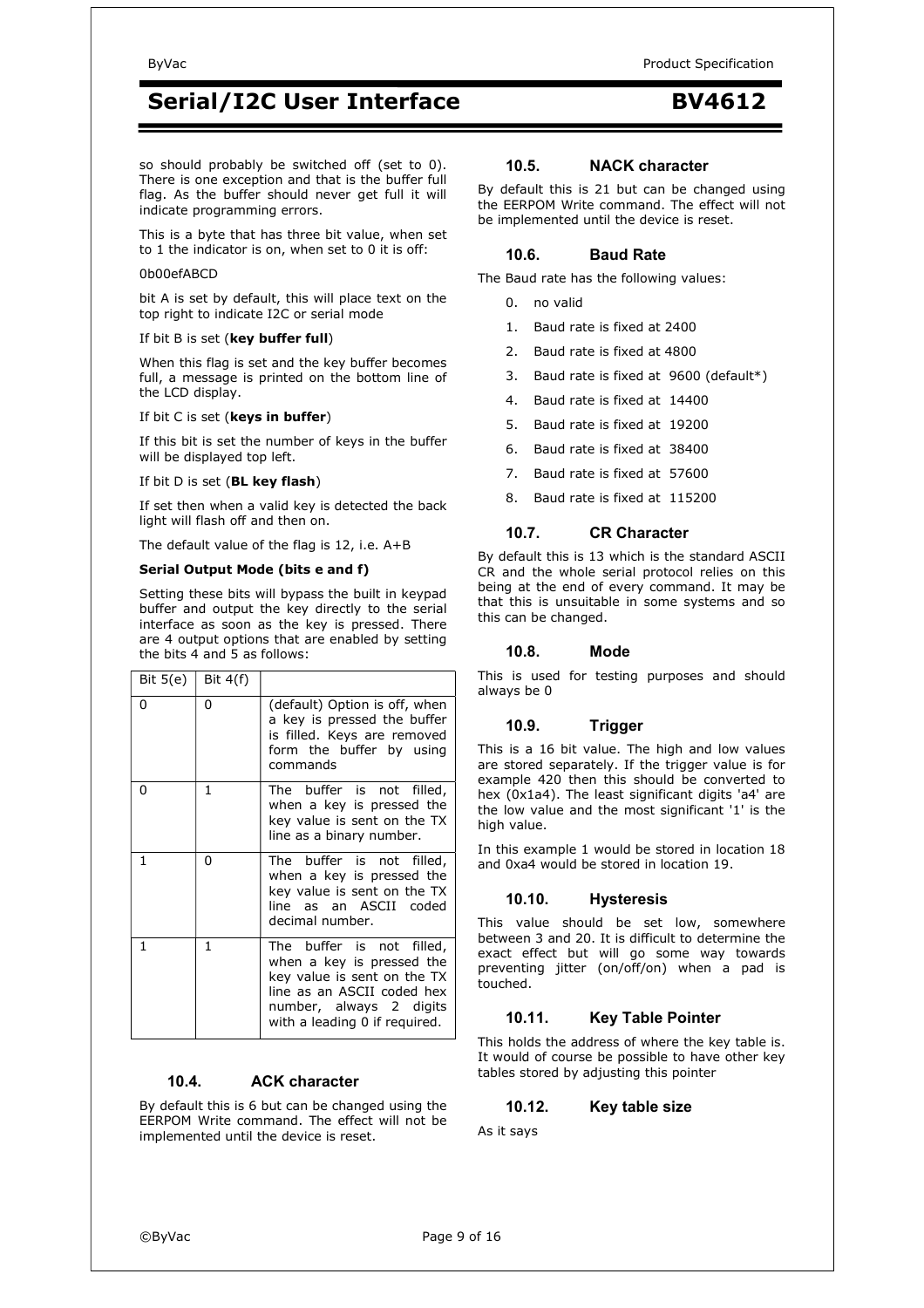#### **10.13. Debounce**

This is the number of full scans before a key pad touch is accepted. See the text and timebase for how long a full scan takes. Increasing this value will delay the response time.

#### **10.14. Repeat**

This is a 16 bit number stored high and low (see trigger). The actual value is found by trial and error. When a pad is touched the value is immediately recorded, if the finger is held there another, same value is recorded until the pad is untouched.

The time delay between each key record is determined by this value. The default value of 1256 (0x4e8) gives about 1/2 second.

#### **10.15. Timebase**

This value is multiplied by 0.128mS, so the default value of 100 gives 12.8mS. Further details about what this does and how to adjust it is given in the 'Tuning' section of the text.

#### **10.16. Back Light**

This is the back light condition at start up 0 is off 1 is on.

#### **10.17. Key Table**

When a key (made up of 2 or more channels) is touched it produces a unique scan code depending on which channels have been touched.

*A further explanation of this is given in the 'tuning' section of the text.* 

The key table is searched for the scan code and if it is found then the POSITION of the code is stored in the key buffer.

So for example if the scan code was 0x28 then 5 would be stored in the key buffer. The codes here give an extra level of stability as it is necessary for two and only two channels to be activated for the code to be accepted.

If just one channel is pressed by a finger not quite on the pad then this will not be accepted and also if the finger is across 2 pads this will also not be accepted.

There may be occasions when this is infract desirable to create a larger keypad made up of several keypads for example. The key table can be used for that.

#### **10.18. Sign On**

The start up message is stored in EEPROM and so can be changed using the write to EEPROM command. The start of the message location is given in the table above.

The EEPROM is read from that location and will send any byte as data to the display. The font and position can also be sent by specifying a sequence <font><column><page>.

The sequence should be terminated with 0xff.

Example: "Hello" on first line "World" on second line, indented by 5 using font 2.

2,5,1,"Hello",2,5,1,"World",0xff

The command must be in the form of < font><column><page> and in the above example this follows the Hello and World.

#### **10.19. Tips**

Don't put in codes that only have one channel (0x80, 0x40, 0x20, 0x10, 0x08, 0x04, 0x02, 0x01) as each channel is connected to 4 pads then it is likely that a false reading will occur.

When using multiple keys it may be possible to use the code or channel from between the two keys. Thought must be put into this though as this may be the code for another key.

The design of the keypad overlay will need careful consideration of this fact if 'in between' values are to be used.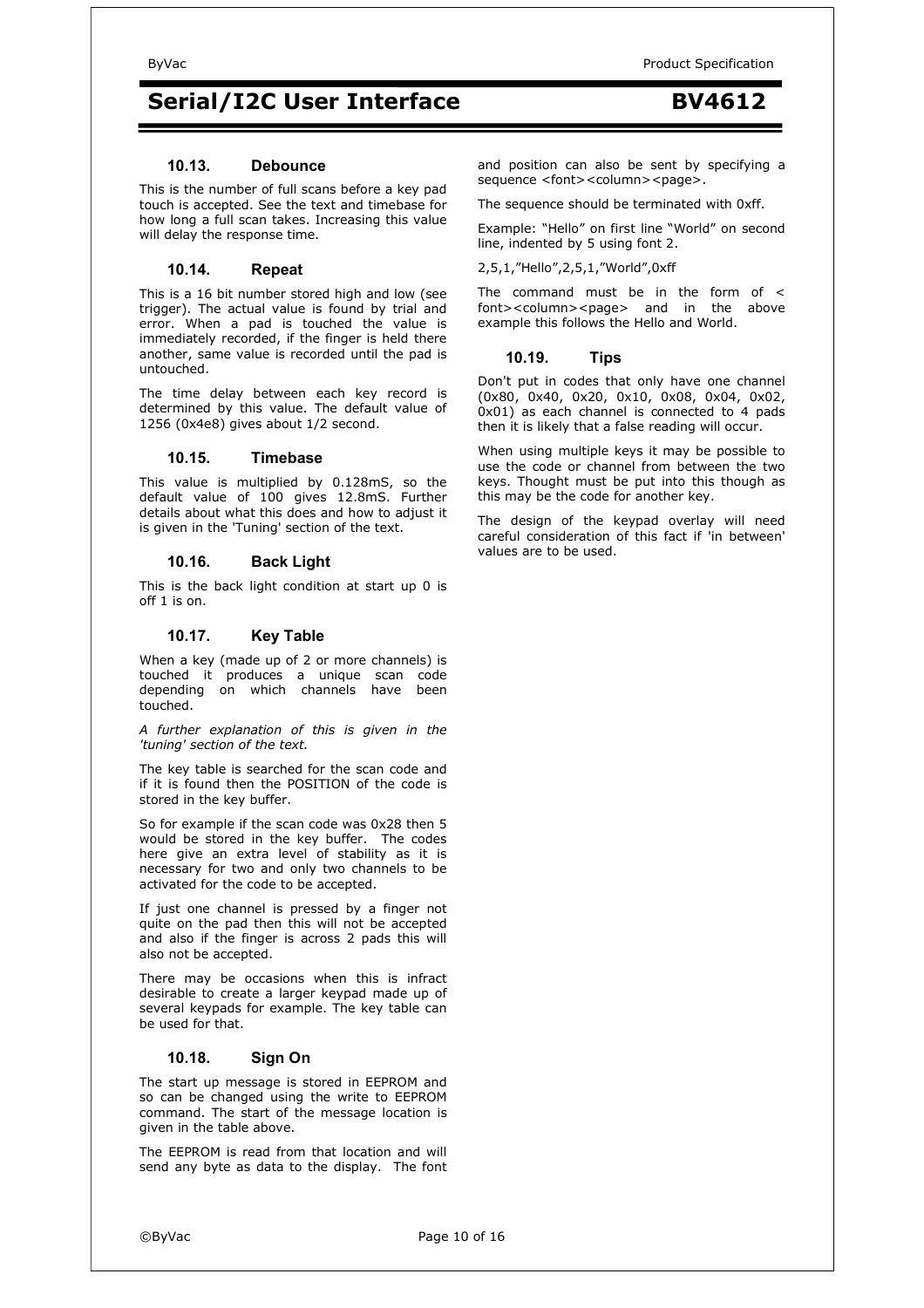### **11. Keypad Commands**

#### **11.1. I2C**

Key pad commands **I2C address 0x6a (0x35 7 bit address)** 

All I2C transactions start with a command for example:

| 8 bit pseudo code get value from buffer | 7 bit pseudo code get value from buffer |
|-----------------------------------------|-----------------------------------------|
| i2c start( $0x7a$ ) // write            | i2c start()                             |
| $i2c$ putc $(3)$                        | $i2c$ write $(0x3d,3)$                  |
| $i2c$ stop()                            | $i2c$ stop()                            |
| $i2c$ start(0x7b) // read               | $i2c$ start()                           |
| value = $i2c$ getc()                    | value = $i2c$ read( $0x3d$ )            |
| $i2c$ stop()                            | $i2c$ stop()                            |

The examples given in this table user notSMB (http://www.pichips.co.uk/index.php/RPi\_Not\_smBUS) that has three parameters:

optional value = bus.i2c(<i2c 7 bit address>[write to i2c],read from i2c), example :

 $value = bus.i2c(0x3d,[3,7],2)$ 

This will address a device 0x3d, send bytes 3 and 7 and then read two bytes. In Python 'value' will be a list that can handle multiple bytes.

#### **11.2. Serial**

All serial commands start with the address, for convenience only the command values have been chosen to be in the printable rage. This makes debugging and experimentation easier.

A serial transaction is a packet that has the following elements:

<address><command and data><EOT>

The address for this device is the same as the I2C address by default 106 ('j'). All devices connected to the bus listen out for their address as the fist byte of a packet.

<command and data> The next byte will be a command as indicated in the table below followed by any necessary data. There is no separator for the fist byte after a command but subsequent data items should be separated by a comma or space unless the command says otherwise. As an example to get a particular key in the buffer the command is 'd'. If we look dor say key 3 then the complete command would be "jd3".

For commands that require more then one byte for example write to EEPROM then a comma is used, in this example: jW5,21 the value of 21 is written to address 5.

| <b>Serial</b> | 12C           | range    | <b>Default</b><br>Value | <b>EEPROM</b><br>Location | <b>Description</b>                                                                                                    |
|---------------|---------------|----------|-------------------------|---------------------------|-----------------------------------------------------------------------------------------------------------------------|
| a             | 1             | n/a      |                         |                           | <b>Clears keypad buffer</b>                                                                                           |
|               |               |          |                         |                           | bus.i2c(0x3d[1],0)                                                                                                    |
| h             | $\mathcal{P}$ | $0 - 79$ |                         |                           | Gets number of keys in buffer                                                                                         |
|               |               |          |                         |                           | Returns 0 if no keys are in the buffer                                                                                |
|               |               |          |                         |                           | $value = bus.i2c(0x3d[2],1)$                                                                                          |
| C             | 3             | $0 - 16$ |                         |                           | <b>Get key value from buffer</b>                                                                                      |
|               |               |          |                         |                           | Key values are from 1 to 16 but this can be<br>reduced or increased by configuring the key<br>pad table in the EEPROM |
|               |               |          |                         |                           | 0 is returned if no keys are in the buffer                                                                            |
|               |               |          |                         |                           | value = $bus.i2c(0x3d[3],3)$                                                                                          |
| d             | 4             | $0 - 16$ |                         |                           | <b>Key in Buffer</b>                                                                                                  |
|               |               |          |                         |                           | Checks to see if a particular key is in the<br>buffer. It returns 0 if the key has not been                           |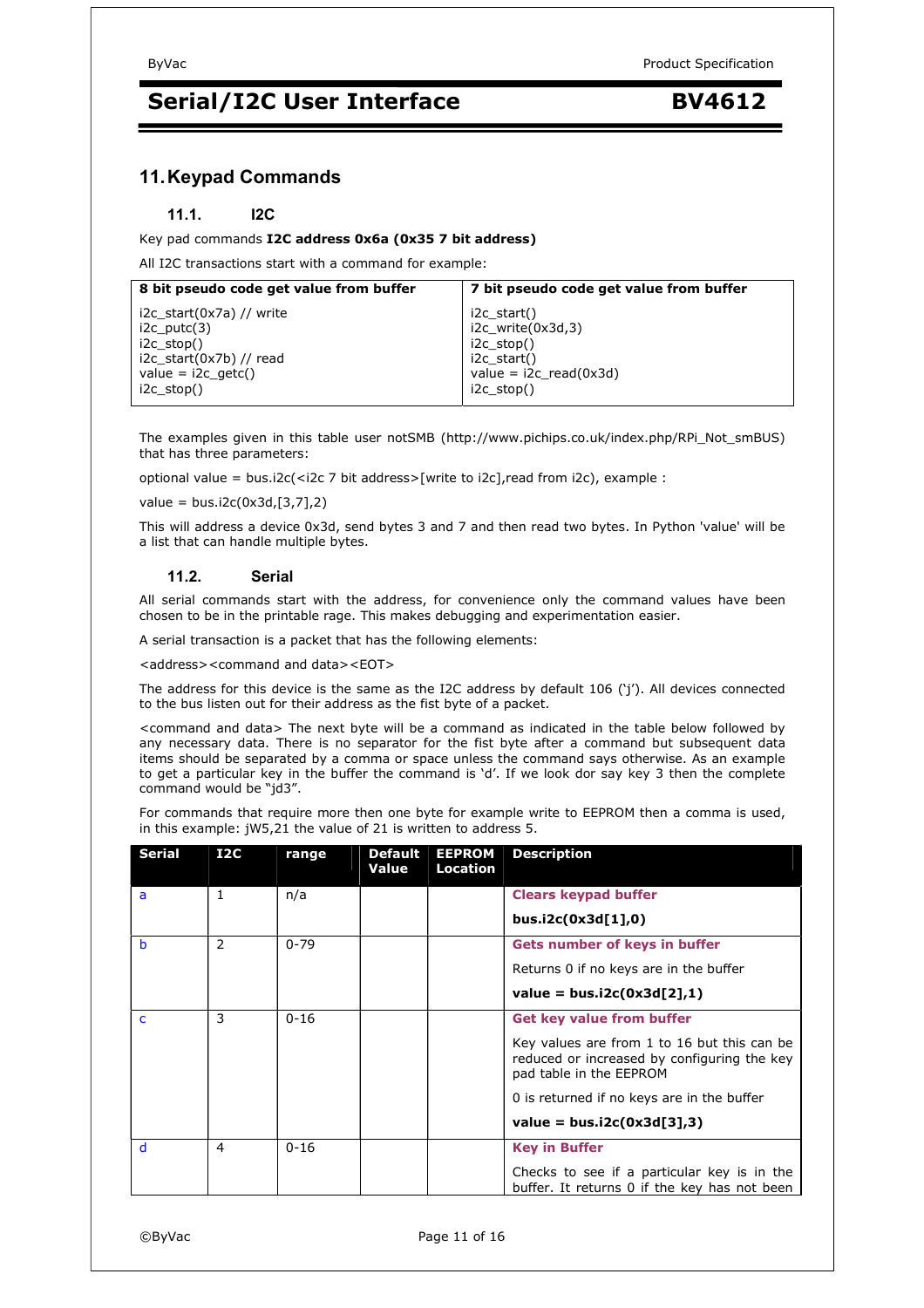|             |    |           |  | found or a number representing the position<br>of the key in the buffer.                                                                                                                                                                                                                                        |
|-------------|----|-----------|--|-----------------------------------------------------------------------------------------------------------------------------------------------------------------------------------------------------------------------------------------------------------------------------------------------------------------|
|             |    |           |  | $id3$ – returns n if 3 is in the buffer                                                                                                                                                                                                                                                                         |
|             |    |           |  | value = $bus.i2c(0x3d[4,keyToFind],1)$                                                                                                                                                                                                                                                                          |
| e           | 5  | $0 - 255$ |  | Get scan code                                                                                                                                                                                                                                                                                                   |
|             |    |           |  | See 'tuning' section in the text for an<br>explanation of what a scan code is. This will<br>return a scan code if a pad is being touched<br>and 0 if not.                                                                                                                                                       |
|             |    |           |  | The command will produce unreliable results<br>for a particular key however it may useful<br>for something like a volume control. Any<br>valid key in the key table will still be stored<br>in the buffer so this should be cleared from<br>time t time.                                                        |
|             |    |           |  | value = $bus.i2c(0x3d[5],1)$                                                                                                                                                                                                                                                                                    |
| j           | 6  | $0 - 255$ |  | <b>Beep</b>                                                                                                                                                                                                                                                                                                     |
|             |    |           |  | Turns on beeper for number of mS,                                                                                                                                                                                                                                                                               |
|             |    |           |  | Example short beep 50mS                                                                                                                                                                                                                                                                                         |
|             |    |           |  | value = $bus.i2c(0x3d[6,50],0)$                                                                                                                                                                                                                                                                                 |
| $\mathbf f$ | 10 | 0-65535   |  | Returns 8 average values representing<br>channels 2 through 9                                                                                                                                                                                                                                                   |
|             |    |           |  | This will in fact return sixteen values as<br>I2C can only return 8 bits at a time. The<br>value is sent as high low. To get the actual<br>value requires something like:                                                                                                                                       |
|             |    |           |  | value = $i2c\_get() << 8$                                                                                                                                                                                                                                                                                       |
|             |    |           |  | value = value + $i2c_g$ et()                                                                                                                                                                                                                                                                                    |
|             |    |           |  | The value will now contain a 16 bit number.                                                                                                                                                                                                                                                                     |
|             |    |           |  | $value = bus.i2c(0x3d[10],16)$                                                                                                                                                                                                                                                                                  |
| g           | 11 | 0-65535   |  | <b>Delta values for all channels</b>                                                                                                                                                                                                                                                                            |
|             |    |           |  | This returns 16 values (8 16 bit channels<br>see command 10)                                                                                                                                                                                                                                                    |
|             |    |           |  | The value returned represents channels 2<br>through 9, 2 is the first 9 is the last. The<br>actual value returned is the difference<br>between the average value and the touched<br>value.                                                                                                                      |
|             |    |           |  | If no pads are touched then the return value<br>will be 0. The trigger value is important in<br>that the touched value has to be lower then<br>the average minus the trigger for this value<br>to change from 0. If ny zeros are being<br>returned when the pad is touched then the<br>trigger is set too high. |
|             |    |           |  | See also the 'tuning' section of this text.                                                                                                                                                                                                                                                                     |
|             |    |           |  | $value = bus.i2c(0x3d[11],16)$                                                                                                                                                                                                                                                                                  |
| ÷           | 21 |           |  | <b>Sleep</b>                                                                                                                                                                                                                                                                                                    |
|             |    |           |  | This will put the device into sleep mode.<br>Once in this mode the only way to wake is<br>either by reset or an I2C read/write. The<br>keypad will not work in sleep mode.                                                                                                                                      |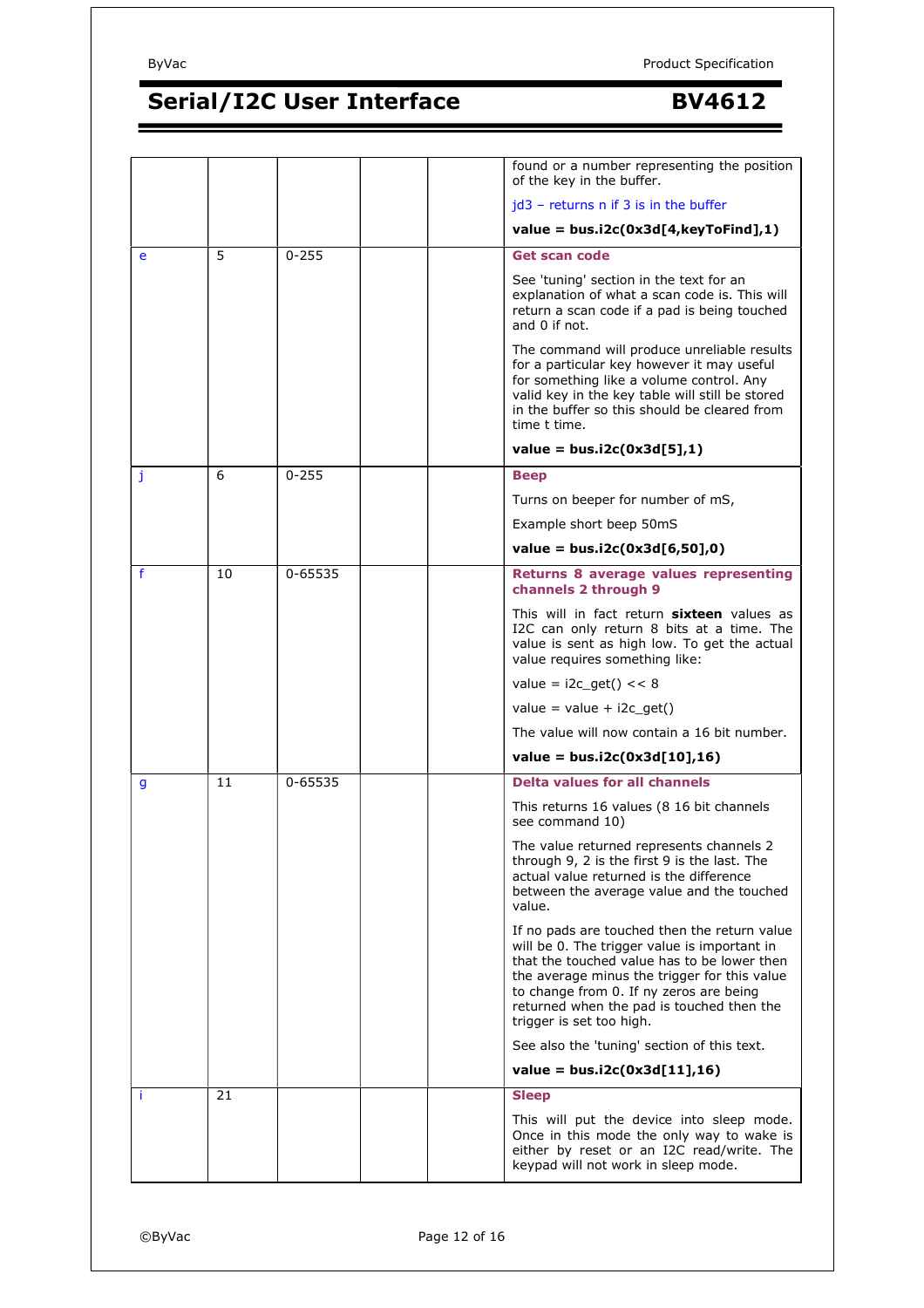|              |            |                                  |                  | bus.i2c(0x3d,[21],0)                                                                                                                                 |
|--------------|------------|----------------------------------|------------------|------------------------------------------------------------------------------------------------------------------------------------------------------|
|              | <b>LCD</b> | Range                            | <b>Time</b>      |                                                                                                                                                      |
| k            | 30         | $0 - 255$                        | 500mS            | <b>Reset LCD</b>                                                                                                                                     |
|              |            |                                  |                  | Resets LCD. This is just the LCD and will not<br>print the sign on message                                                                           |
|              |            |                                  |                  | NOTE: This command requires 500mS to<br>complete before sending the next I2C<br>command.                                                             |
|              |            |                                  |                  | bus.i2c(0x3d,[30],0)                                                                                                                                 |
| m            | 31         | $0 - 255$                        |                  | <b>LCD Command</b>                                                                                                                                   |
|              |            |                                  |                  | Sends a command to the LCD controller; a<br>command usually effects the way the<br>display behaves.                                                  |
|              |            |                                  |                  | Example: to clear the screen:                                                                                                                        |
|              |            |                                  |                  | bus.i2c(0x3d,[31,1],0)                                                                                                                               |
|              |            |                                  |                  | Example to put cursor on the second line:                                                                                                            |
|              |            |                                  |                  | bus.i2c(0x3d,[31,0xc0],0)                                                                                                                            |
| n            | 32         | $0 - 255$                        |                  | <b>LCD Data</b>                                                                                                                                      |
|              |            |                                  |                  | Writes a <b>byte</b> to the display at the current<br>cursor position.                                                                               |
|              |            |                                  |                  | Example, writes '66'                                                                                                                                 |
|              |            |                                  |                  | bus.i2c(0x3d,[32,66],0)                                                                                                                              |
|              |            |                                  |                  | <b>NOTE:</b> This will not write a character but a<br>byte. See the section in the text on the LCD<br>layout.                                        |
| $\mathbf{o}$ | 33         | string<br>of                     |                  | <b>LCD String</b>                                                                                                                                    |
|              |            | characters<br>followed<br>by EOL |                  | Writes a string of characters to the display<br>at the current cursor position.                                                                      |
|              |            |                                  |                  | Example, writes 'abcd'                                                                                                                               |
|              |            |                                  |                  | bus.i2c(0x3d,[32,61,62,62,64,13],0)                                                                                                                  |
|              |            |                                  |                  | <b>WARNING:</b> Leaving the terminating EOL off<br>may cause indeterminate results for the<br>next command and even cause the I2C bus<br>to lock up. |
|              |            |                                  |                  | EOL is defined in the EEPROM and the<br>default is 13                                                                                                |
| p, timeout   | 34         |                                  |                  | <b>LCD Data Image</b>                                                                                                                                |
|              |            |                                  |                  | Send data string as binary data                                                                                                                      |
|              |            |                                  |                  | Serial requires a time out so the command<br>to send an image would be something like<br>jp,5000                                                     |
|              |            |                                  |                  | For more information see text and [1] Note                                                                                                           |
| q            | 35         |                                  | 10 <sub>ms</sub> | <b>LCD Sign on</b>                                                                                                                                   |
|              |            |                                  |                  | Displays the current sign on string stored in<br>EEPROM, this is useful for testing                                                                  |
|              |            |                                  |                  | bus.i2c(0x3d,[35],0)                                                                                                                                 |
| r            | 36         | $0 - 1$                          |                  | <b>Sets Back light on/off</b>                                                                                                                        |
|              |            |                                  |                  | $1$ is on, $0$ is off                                                                                                                                |
|              |            |                                  |                  |                                                                                                                                                      |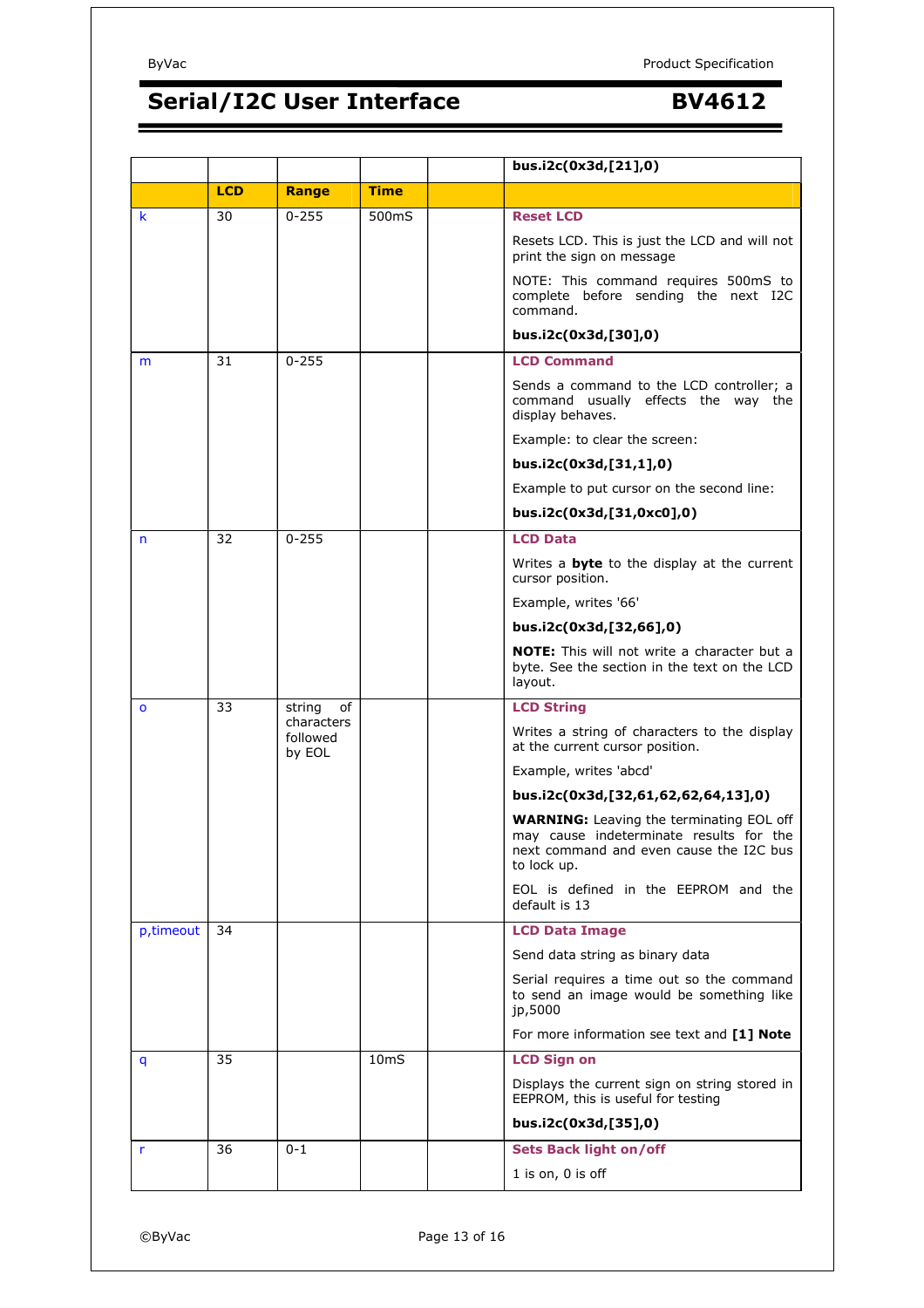

|     |    |            |  | bus.i2c(0x3d[1],0)                                                                                                                                                                       |
|-----|----|------------|--|------------------------------------------------------------------------------------------------------------------------------------------------------------------------------------------|
| S   | 37 | $0 - 63$   |  | <b>Sets Contrast level</b>                                                                                                                                                               |
|     |    |            |  | The level required depends on the supply<br>voltage and there is a considerable<br>difference between 3.3V and 5V settings.<br>Normally 25 is okay for 5V and 45 is okay<br>for $3.3V$ . |
|     |    |            |  | Example, set contrast to 25                                                                                                                                                              |
|     |    |            |  | bus.i2c(0x3d,[37,25],0)                                                                                                                                                                  |
|     |    |            |  | This is a hybrid command and can also be<br>derived from using the lcd command (31)<br>above.                                                                                            |
| n/a | 38 |            |  | <b>Send data Bytes</b>                                                                                                                                                                   |
|     |    |            |  | This is instead of the image command.<br>Some masters (Arduino) cannot handle<br>sending large amounts of I2C data. [1]<br><b>Note</b>                                                   |
| t   | 40 | $1$ to $3$ |  | <b>Sets Font</b>                                                                                                                                                                         |
|     |    |            |  | There are three built in fonts:                                                                                                                                                          |
|     |    |            |  | 1 is 8x8 normal                                                                                                                                                                          |
|     |    |            |  | 2 is 8x8 bold                                                                                                                                                                            |
|     |    |            |  | 3 is 16x8                                                                                                                                                                                |
|     |    |            |  | Example, to set font 2                                                                                                                                                                   |
|     |    |            |  | bus.i2c(0x3d,[40,2],0)                                                                                                                                                                   |
| u   | 41 |            |  | <b>Homes cursor and clears screen</b>                                                                                                                                                    |
|     |    |            |  | Example,                                                                                                                                                                                 |
|     |    |            |  | bus.i2c(0x3d,[41],0)                                                                                                                                                                     |
| V   | 42 | $0 - 127$  |  | <b>Sets column address</b>                                                                                                                                                               |
|     |    |            |  | The column address is the X direction, after<br>setting this the next item to be printed will<br>start at the position specified                                                         |
|     |    |            |  | Example, set column to 25                                                                                                                                                                |
|     |    |            |  | bus.i2c(0x3d,[42,25],0)                                                                                                                                                                  |
| W   | 43 | $0 - 8$    |  | <b>Sets Page</b>                                                                                                                                                                         |
|     |    |            |  | See the text, there are 8 pages which<br>represent the Y direction.                                                                                                                      |
|     |    |            |  | Example, set page to 5                                                                                                                                                                   |
|     |    |            |  | bus.i2c(0x3d,[43,5],0)                                                                                                                                                                   |
| X   | 44 | $0 - 63$   |  | <b>Sets Initial Scroll line</b>                                                                                                                                                          |
|     |    |            |  | This can be used to scroll the display, it can<br>adjust the display in a vertical direction. The<br>default is 0                                                                        |
|     |    |            |  | Example, set to 5                                                                                                                                                                        |
|     |    |            |  | bus.i2c(0x3d,[44,5],0)                                                                                                                                                                   |
| y   | 45 | Valid Char |  | <b>Writes a character</b>                                                                                                                                                                |
|     |    |            |  | Writes a character at the current location<br>with the selected font.                                                                                                                    |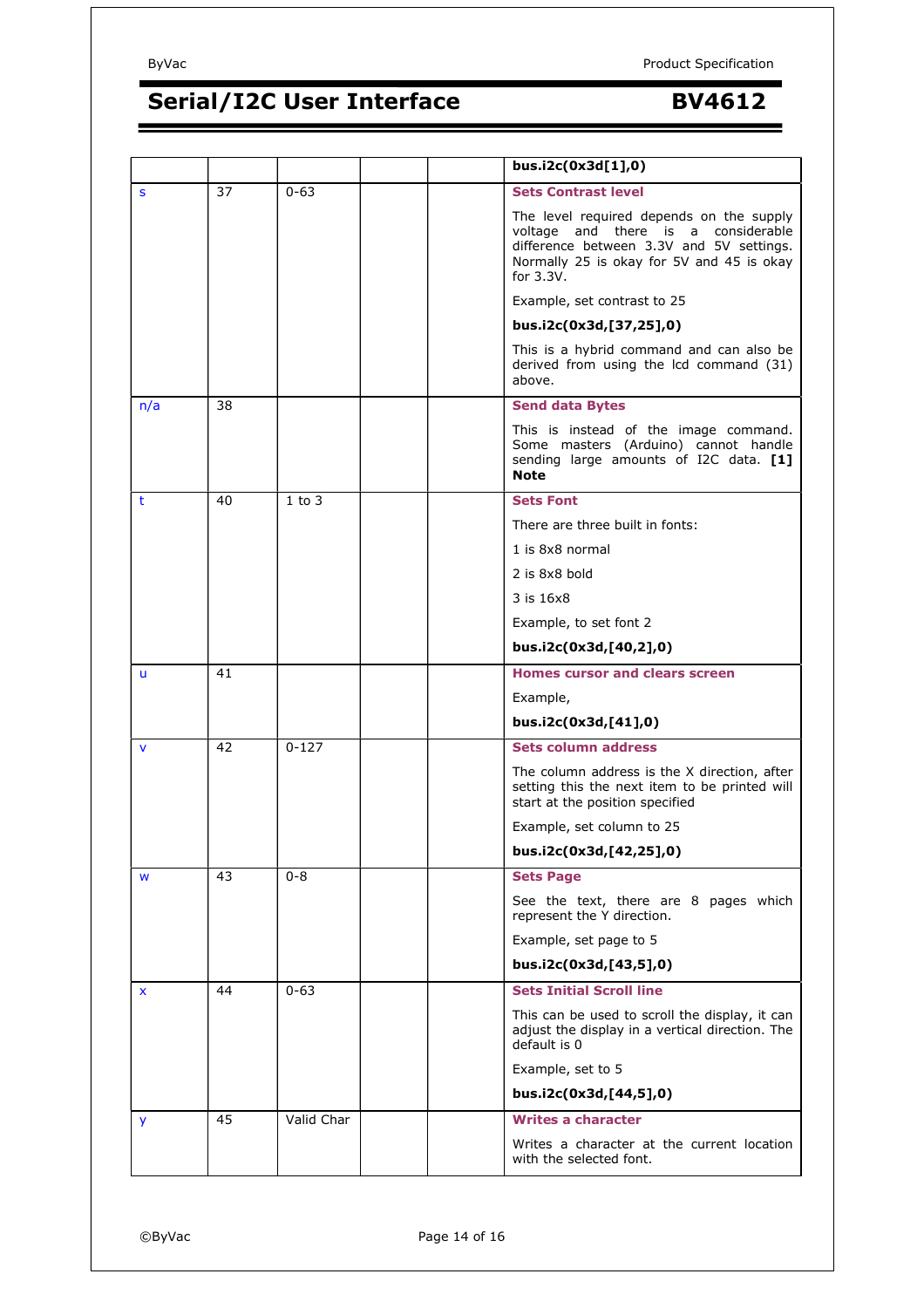|                     |               | Example, To write A                                                                                      |
|---------------------|---------------|----------------------------------------------------------------------------------------------------------|
|                     |               | bus.i2c(0x3d,[45,65],0)                                                                                  |
|                     |               | <b>System</b>                                                                                            |
| W<br>0x91           | $n = 0 - 255$ | <b>Write to EEPROM</b>                                                                                   |
|                     | $m = 0 - 255$ | This will write a single byte to an EEPROM<br>location                                                   |
|                     |               | I2C Example write 23 to location 7                                                                       |
|                     |               | s 0x91 7 23 p                                                                                            |
|                     |               | or                                                                                                       |
|                     |               | bus.i2c(0x34,[0x91,7,23],0)                                                                              |
|                     |               | See www.pichips.co.uk and 'notsmb' for an<br>explanation of the above nomenclature.                      |
| R<br>0x90           | $n = 0 - 255$ | <b>Read from EEPROM</b>                                                                                  |
|                     | $m = 0 - 255$ | Reads a singe EEPROM values from a given<br>address.                                                     |
|                     |               | <b>Example</b>                                                                                           |
|                     |               | To read from location 3:                                                                                 |
|                     |               | s 0x90 3 r g-1 p                                                                                         |
|                     |               | or                                                                                                       |
|                     |               | bus.i2c(0x34,[0x90,3]1)                                                                                  |
|                     |               | See www.pichips.co.uk and 'notsmb' for an<br>explanation of the above nomenclature.                      |
| 0xa1<br>D           |               | <b>Device ID</b>                                                                                         |
|                     |               | Returns two bytes representing a 16 bit<br>number, high byte first                                       |
|                     |               | s 0xa1 r g-2 p                                                                                           |
|                     |               | or                                                                                                       |
|                     |               | bus.i2c(0x34,[0xa1],2)                                                                                   |
|                     |               | See www.pichips.co.uk and 'notsmb' for an<br>explanation of the above nomenclature.                      |
| 0x95<br>$\mathsf C$ |               | <b>Reset</b>                                                                                             |
|                     |               | Resets an individual device. This is a soft<br>reset.                                                    |
|                     |               | A soft reset will normally be the same as a<br>reset at start-up but this may not always be<br>the case. |
|                     |               | Example                                                                                                  |
|                     |               | s 0x95 p                                                                                                 |
|                     |               | or                                                                                                       |
|                     |               | bus.i2c(0x34,[0x95],0)                                                                                   |
|                     |               | See www.pichips.co.uk and 'notsmb' for an<br>explanation of the above nomenclature.                      |
| Е<br>0xA2           |               | <b>EEPROM</b> reset                                                                                      |
|                     |               | Will reset the EEPROM back to the default                                                                |
|                     |               | values.                                                                                                  |